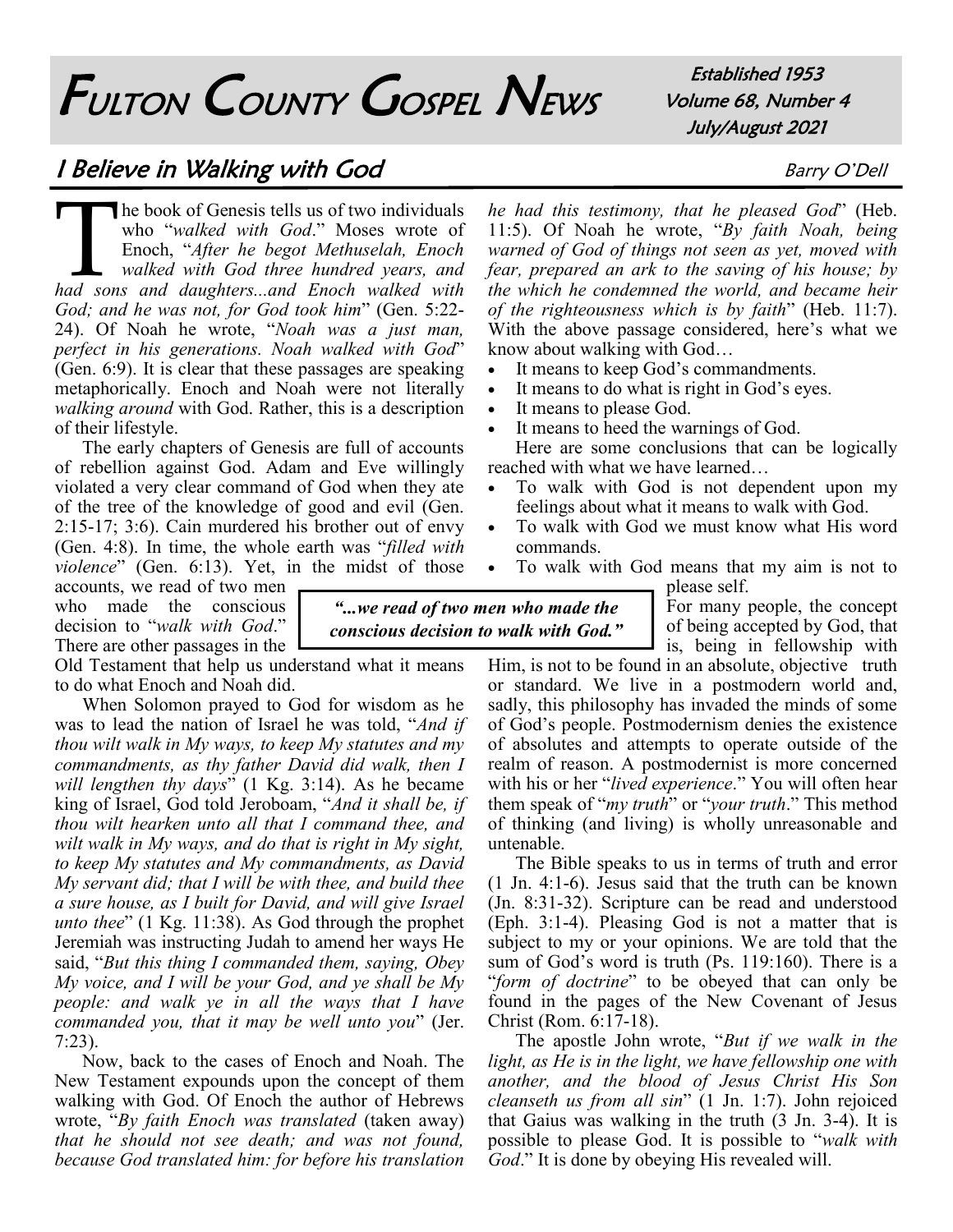Titanic was 882 feet 9 inches (269.06 m) long with<br>a maximum breadth of 92 feet 6 inches (28.19 m).<br>Her total height, measured from the base of the<br>keel to the top of the bridge, was 104 feet (32 m).<br>She measured 46,328 gr itanic was 882 feet 9 inches (269.06 m) long with gone beyond that. a maximum breadth of 92 feet 6 inches (28.19 m). Her total height, measured from the base of the keel to the top of the bridge, was 104 feet (32 m). of 34 feet 7 inches (10.54 m), she displaced 52,310 tons. The Titanic took two years and two months to build. (Source: https://rmstitanic456.wordpress.com/dimensionsand-layout/). The Titanic was given the nickname, "the unsinkable ship." The ship had sixteen watertight compartments built into the hull. The designers believed that in case of a catastrophe that the flooding might be contained in one or two compartments thus keeping the ship afloat. But, as it turned out, this design lent itself to the surprisingly fast sinking of "the unsinkable ship." Another factor believed to be a cause in the ship sinking in only three hours is that substandard steel and rivets were used in construction. On her maiden voyage the Titanic struck an iceberg that damaged six of the sixteen watertight compartments in the bow. Since the water could not disperse to the rest of the ship it pulled the bow down allowing more water to rush in. 1,635 people died because "the unsinkable ship" sunk. These 1,635 people were inside the ship when it struck the iceberg. Captain Edward J. Smith had stated that he could not "imagine any condition which would cause a ship to founder. Modern shipbuilding has gone beyond that." (Source: https:// rmstitanic456.wordpress.com/maiden-voyage/departure-and -westbound-journey).

In Genesis 6:14-16 God presented Noah with a design for a wooden ship. This ark was 450 feet long, 75 feet wide, and 50 feet tall. God instructed Noah to use gopher wood. It was to have rooms in the ark. Noah was also told to cover it with pitch inside and out. God's design included a window a cubit from above and a door in its side. The occasion for building the ark was because catastrophe, destruction, and death were coming to the world (Gen. 6:5- 7). God's longsuffering was spent; His mercy was stretched to its breaking point. Now His wrath was coming in the form of a flood that would wipe away the defilement and mankind. God had explained to Noah that man's heart was evil (Gen. 6:5). Simply put, man did not obey God's word. Mankind was seeking after its own plans and pleasures while ignoring and rejecting God's instructions.

If mankind in Noah's day was like others of a similar heart, they were arrogant, selfish, conceited. But they saw themselves as being the wisest, most educated and certainly the most sophisticated. Genesis 19 and Romans 1:18-32 gives some insight into the depths of depravity that mankind will sink when he leaves God's word for his own wisdom. But did they think themselves depraved? Nay. On the contrary, they believed themselves to be the apex of life and had no need of God. They had deceived themselves (1 Jn. 1:8). They could not imagine any condition that would cause their lives to founder. Their life-building expertise had

God had explained to Noah that it was because mankind had rejected His instructions for life that mankind was being destroyed (Gen. 6:13). Knowing this, would he have decided that God's specific instructions for the ark were just a bit *overboard*? Salvation or destruction; life or death were in the balance. Could Noah improve on God's design of a ship that would withstand the destruction of this storm? Could He select better materials? Would it have been okay for Noah to have used balsa wood instead of gopher wood? Balsa is light, it floats and is easy to work with. But balsa is easily broken. Would it have been wise to make the ark narrower, or wider, or shorter or taller than God's instructions? Instead of pitch (tar) would it have been okay for Noah to use clay? Would it have been wise for Noah and his family to have remained on the outside of the ark during the flood?

The name "Jesus" means "he will save." The church is described as the body, the bride, the family and the house of God. Metaphorically it can also be described as a vessel. It was designed by God (Eph. 3:9-10). It was built by His Son (Matt. 16:18). It is occupied by the saved (Acts 2:47; Eph. 5:25). It is "unsinkable" in that the gates of hades shall not prevail against it (Matt. 16:18). She will never founder but will pass through the storms unscathed (Dan. 2:44). This vessel will be delivered to God after the judgment (1 Cor. 15:24). Would it be acceptable for man to employ a different designer for this vessel—the church? Is God's design lacking in some way? Can it be improved upon through man's ingenuity? May we employ another builder for the church? Someone who will build to *our* specifications? Perhaps we would like a different captain of our salvation (Heb. 2:10). Or maybe there is a different course we would like to sail on this journey (Jn. 14:6; Matt. 7:13, 14).

The stark contrast between Noah's ark and the Titanic is obvious. In God's ark there was safety and salvation for all inside. For those inside the Titanic there was nothing but danger and death. For those inside the church of Christ there is safety and salvation (Matt. 16:18). For all outside the church there is coming a flood, a lake of fire of eternal destruction (Matt. 25:46).

As in the days of Noah, man today has come to believe himself to be the apex of wisdom and sophistication. Man seeks to build his own vessels of salvation and put his trust in his own ingenuity. But like the Titanic, it is doomed to founder. Man's trust in himself has led him to alter God's specifications of the church, the plan of salvation, the prescribed worship and even for the church itself. Noah built the ark precisely as God had instructed him to do (Gen. 6:22; 7:5). Jesus built the church perfectly, just as God had designed. And, just as the ark was the only place of safety and salvation in Noah's day (1 Pet. 3:20), the church is the only place of safety and salvation for mankind today (Eph. 5:25). The church of Christ is truly unsinkable.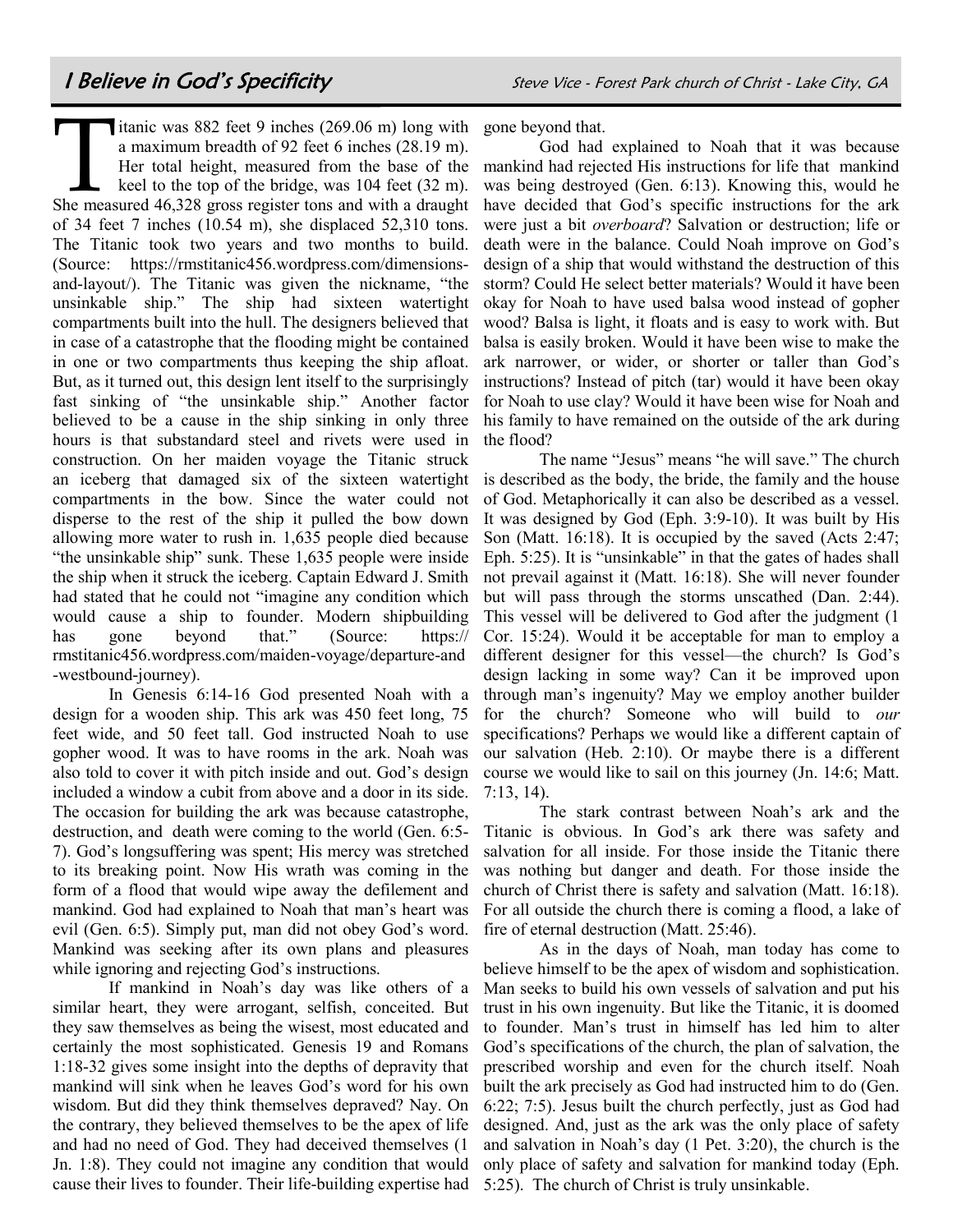T he flood of Genesis chapters 6-8 stands as the greatest demonstration of the wrath of God in all of Scripture. Regarding the state of moral failure in the world that brought on this judgment from God, Moses wrote, "*And GOD saw that the wickedness of man was great in the earth, and that every imagination of the thoughts of his heart was only evil continually. And it repented the LORD that he had made man on the earth, and it grieved him at his heart*." (Gen. 6:5-6).

In the face of such rampant immorality, one man stood out. "*But Noah found grace in the eyes of the LORD…Noah was a just man and perfect in his generations, and Noah walked with God*" (Gen. 6:8-9). Scripture further describes the character of Noah, declaring him to be an example and herald of righteousness (Eze. 14:14; 2 Pet. 2:5), faith (Heb. 11:7), and obedience before God (Gen. 6:22; 7:5). In stark contrast to those who pridefully resisted God and lived as they pleased to the day they perished (Matt. 24:38), the humble Noah came to know and enjoy the grace of God (Jam. 4:6). Consider the truths revealed about the grace of God from the things "*written aforetime*" regarding the life of Noah (Rom. 15:4).

**God's grace warns of danger**. "*And God said unto Noah, The end of all flesh is come before me; for the earth is filled with violence through them; and,* 

*behold, I will destroy them with the earth*" (Gen. 6:13). While God has promised He will never again flood the entire earth with water (Gen. 8:21-22), He has also declared that another form of calamity is coming: a great conflagration that will destroy the earth once and for all (2 Pet. 3:10). Such dire warnings may appear to be anything but gracious, but imagine where mankind would be not knowing that God's judgment is coming. Such warnings are certainly a grace from God, and they compel us to consider our ways before the Lord (2 Pet. 3:11-12).

**God's grace instructs**. "*Make thee an ark of gopher wood… and thou shalt come into the ark, thou, and thy sons, and thy wife, and thy sons' wives with thee*" (Gen. 6:14, 18). Although the justice of God demands that His wrath be revealed against all ungodliness and unrighteousness (Rom. 1:18), God's grace also provides the necessary instruction to escape His wrath. For Noah, he was told how to build an ark "*to the saving of his house*" (Heb. 11:7). To our generation, the New Testament teaches us both how to be saved and how to continue to live faithfully before God. The apostle Paul spoke of the graciousness of God as follows: "*For the grace of God that bringeth salvation hath appeared to all men, Teaching us that, denying ungodliness and worldly lusts, we should live soberly, righteously, and godly, in this present world*" (Titus 2:11 -12). Like Noah, let us respond to God's gracious

instructions with faith and obedience (Gen. 6:22).

**God's grace is longsuffering**. Even after sentencing mankind to destruction, "*the longsuffering of God waited in the days of Noah*" to extend a final opportunity to repent through the preaching of Noah (1 Pet. 3:20; 2 Pet. 2:5). God has never desired that any soul should perish, so He graciously extends to man the grace of His longsuffering in hopes that we will use that time to come to repentance (2 Pet. 3:9). Sadly, those who perished in the flood spurned His goodness and longsuffering, and instead chose to treasure up for themselves "*wrath against the day of wrath*" (Rom. 2:4- 5). God has also extended the grace of His longsuffering to us. As the Father desired repentance from man in the days of Noah, God seeks (and commands) the same from us today (Acts 17:30). And just as there came a day when God's wrath and judgment was poured out upon the world of Genesis 6, let us not forget that He has also appointed another day in which He will judge the world one final time in righteousness (Acts 17:31).

**God's grace offers salvation by means of water.** The world in which Noah lived was plagued by sin and needed cleansing. What instrument, then, did God use to purge and cleanse the world of its sinful

> inhabitants? The answer: water. The apostle Peter would later draw on this imagery to say that the cleansing of the world in Noah's day by water is the "*like*

*figure whereunto even baptism doth also now save us*" (1 Pet. 3:21). God's grace provided a physical cleansing of the world from sin in the days of Noah by means of water, and in the same fashion, the grace and mercy of God spiritually cleanses the souls of men today through the waters of baptism (Acts 2:38; 22:16).

**God's grace provides one place of safety**. "*And the LORD said unto Noah, Come thou and all thy house into the ark; for thee have I seen righteous before me in this generation*" (Gen. 7:1). As the rain began to descend, and as the fountains of the deep began to burst forth with water, there was one place where the salvation of God's grace could be enjoyed: inside of the ark designated by God. Only those within the ark were saved, and all those outside of the ark perished. God's gracious plan for our eternal salvation today centers around one place of safety, too. The apostle Paul wrote, "*There is therefore now no condemnation to them which are in Christ Jesus, who walk not after the flesh, but after the Spirit*" (Rom. 8:1). Just as salvation was once found only *in* Noah's ark, salvation today may only be found *in* Christ Jesus. How does one enter into Christ? The answer, yet again, is through the waters of baptism. It is in baptism that one enters *into* Christ and puts *on* Christ (Gal. 3:27). And by so doing, the Lord graciously adds that newly saved soul to the church (Acts 2:47), which is His body (Eph. 1:22- 23).

*"God has also extended the grace of His longsuffering to us."*